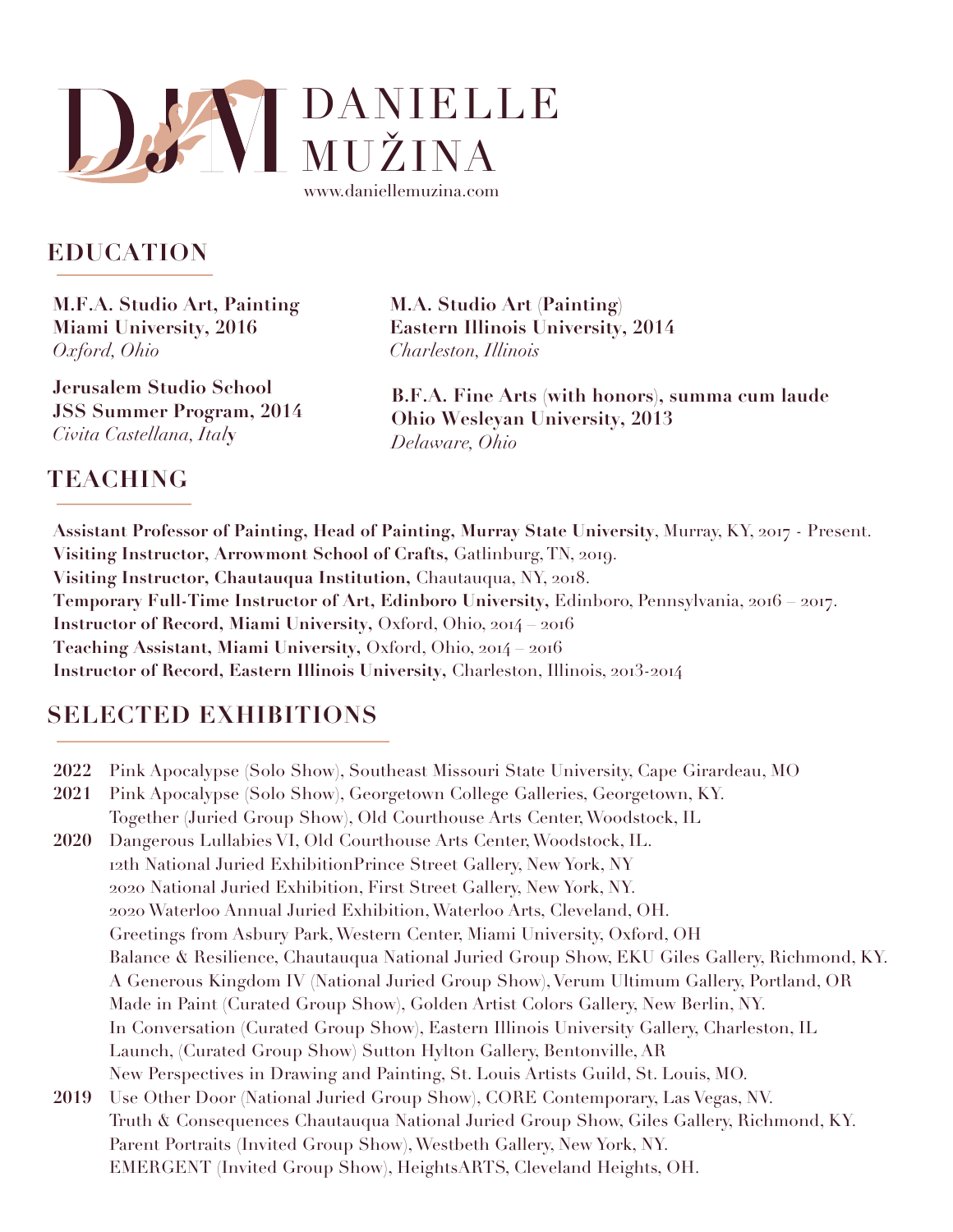

Permeability (Solo Show), Miami University, Oxford, OH. WACC 126th Annual Juried Exhibition, Women's Art Club Cultural Center, Cincinnati, OH. Arrowmont 2019 Instructor Exhibition, Arrowmont School of Arts & Crafts, Gatlinburg, TN. Still Life: An Our Women Before Us Interdisciplinary Project, Gibney Dance, New York, NY. RED (National Juried Group Show), Arts Iliana Gallery, Terre Haute, IN. Loss, Redemption, Grace (National Juried Group Show), EDB4, Atlanta, GA. 2019 National Juried Painting Exhibition, University of Southern Mississippi, Hattiesburg, MS. Company Club Rotating Collection (Curated by Alison Hobbs), Company Club, Bentonville, AR. 2018 Part of Something (Come Together Juried Group Show), Dayton Society of Artists, Dayton, OH. Sanctuary: 3rst Annual National Juried Exhibition, South Cobb Arts Alliance, Austell, GA Hybridity (National Juried Exhibition), Edwardsville Arts Center, Edwardsville, IL. Fly the Coop, Rooms to Let Slavic Village, Cleveland, OH. wildfireGOLD, Clara M. Eagle Gallery, Murray, KY. 6rst Chautauqua Annual National Juried Exhibition, Chautauqua Institution, Chautauqua, NY. Magnum Opus XXIX International Juried Show, Sacramento Fine Arts Center, Sacramento, CA. Far and Wide (Juried Group Show), Woodstock Artists Association & Museum, Woodstock, NY. Whatever I Am, You Did It (Solo Show), Belafonte Gallery, Murray KY. Proof of Existence: An Exhibit of Work by Contemporary Artists of Bosnian and Balkan Origin, Ivan Wilson Fine Arts Center, Western Kentuky University, Bowling Green, KY. 2017 Drawing From Perception VIII (Juried Group Show), Robert & Elaine Stein Galleries, Wright State University, Dayton, OH. Blue (Group Show), Vermont Studio Center, Johnson, VT. A Generous Kingdom II, (Juried Group Show) Verum Ultimum Gallery, Portland, OR. So Much Between (Dual Show), Clara M. Eagle Gallery, Murray State University, Murray, KY. Nesting (Solo Show), ZAINA Gallery, Cleveland, OH. Chautauqua School of Art Annual Exhibition, Fowler-Kellogg Fine Art Center, Chautauqua, NY. Don't Tap on the Glass, 2 Ames Gallery, Chautauqua, NY. Home Economics (Group Show), Woskob Family Gallery, State College, PA. Crowded (Juried Group Show), Linus Galleries, Long Beach, CA. **2016** Chasing Ghosts (Juried Group Show),Verum Ultimum Gallery, Portland, OR. A Sense of Place (Juried Group Show) Gertrude Herbert Institute of Art, Augusta, GA. Interrupted (Juried Group Show), Coburn Gallery, Ashland University, Ashland, OH. Interior Dimensions (Juried Group Show), Fine Arts Center of Hot Springs, Hot Springs, AR. Re | Collections (Group Show), Hiestand Galleries, Oxford, OH. No Place: Like Home (Solo Show), Robert E. Lee Gallery, Oxford, OH. **2015** and the child draws another inscrutable house (Solo Show), Burnell Roberts Triangle Gallery, Sinclair Community College, Dayton, OH. Body and Mind (Juried Group Show), Sulfur Studios, Savannah, GA. Word | Image | Object (Group Show), Brazee Street Studios, Cincinnati, OH. Strategizing (National Juried Group Show), Eastern Kentucky University, Richmond, KY **2014** Three Takes on Essence (Group Show), Indigo Gallery, Champaign, IL. Graduate Art Exhibition (Group Show), Tarble Arts Center, Charleston, IL. 2013 Silent Conversations (Solo Show), Werner Gallery, Delaware, OH. Marks Made (Group Show), Ohio Wesleyan B.F.A. Show, Ross Art Museum, Delaware, OH.

**2012** Unabridged (Group Show), Chashama Gallery, New York, NY.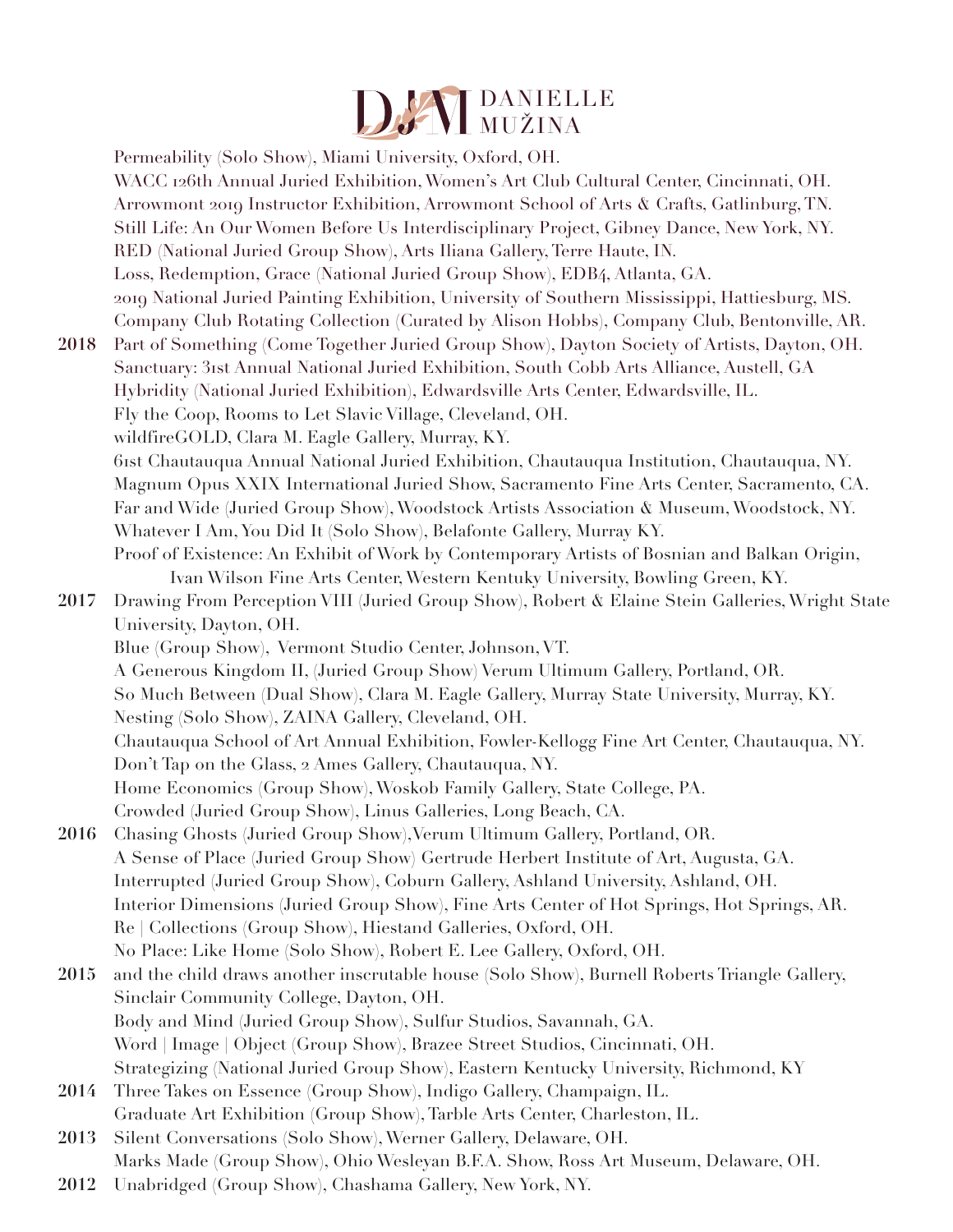

#### **RESIDENCIES**

- 2019 Sam and Adele Golden Foundation Residency, New Berlin, NY.
- Artist in Residence, Vermont Studio Center, Johnson, VT. 2017
- 2017 Artist in Residence, Chautauqua School of Art, Chautauqua, NY.

## **LECTURES & PRESENTATIONS**

- 2020 Panel Organizer, Curator & Presenter, "Visual Witnessing: Art & Mental Illness," Marianne D. McComb Conference in Creative Writing, Miami University, Oxford, OH. Cancelled due to Covid-19
- SECAC Panelist & Paper Presenter, "Maudlin Careers: Re-Evaluating Women's Use of the 2019 Domestic Interior," in "Eliciting Empathy: Re-Evaluating Sentimental Art," Chattanooga, TN.
- 2018 Artist Lecture, "Home/Making," Western Kentucky University, Bowling Green, KY.

### **PUBLICATIONS**

- 2018 Clark, Vicky A. "61st Annual Reveals 'vitality and diversity of the arts." Chautauquan Daily, 7/6/18.
- Muzina, Danielle J. "Featured Artist: Danielle Muzina," BlueStem Magazine. Dec. 2016 Issue. 2016
- Mužina, Danielle J. "Introduction to the Artwork," Carolina Quarterly. Fall 2015, Vol. 65.1: 65-73. 2015

# **AWARDS & GRANTS**

- 2021 **Excellence in Teaching Award, College of Humanities & Fine Arts, Murray State University, KY**
- Best in Painting, Balance and Resilience, EKU Giles Gallery, Richmond, KY. 2020
- Emerging Scholar Award (Faculty Research Award), Murray State University, Murray, KY 2019 Merit Award, Truth and Consequences, Eastern Kentucky University, Richmond, KY. Art & Design Consultants Award, Women's Art Club of Cincinnati, Cincinnati, OH. CHFA Research Circle Grant: Mentoring Writing, Murray State University, Murray, KY. Artist Enrichment Grant, Kentucky Foundation for Women, Louisville, KY.
- 2018 Chautauqua Visual Arts Award, 61st Chautauqua Annual Exhibition, Chautauqua, NY. 1st Place Award, Magnum Opus XXIX, Sacramento Fine Arts Center, Sacramento, CA. CHFA Research Circle Grant: Grant Writing, Murray State University, Murray, KY.
- 2017 Merit Scholarship, Chautauqua School of Art, Chautauqua, NY.
- 2016 Alumni Center Parents Fund Grant, Miami University, Oxford, OH Career Services Grant, Miami University, Oxford OH
- 2013 Marty Kalb Purchase Award, Ohio Wesleyan University, Delaware, OH. Marie Drennan Prize in Poetry, Ohio Wesleyan University, Delaware, OH. Student Individualized Project Grant, Ohio Wesleyan University, Delaware, OH.
- Susan Conwell Memorial Art Award, Ohio Wesleyan University, Delaware, OH. 2012 Marie Drennan Prize in Poetry, Ohio Wesleyan University, Delaware, OH. Theory to Practice Grant, Ohio Wesleyan University, Delaware, OH.
- Susan Conwell Memorial Art Award, Ohio Wesleyan University, Delaware, OH. 2011 Class of 1870 Award for Poetry, Ohio Wesleyan University, Delaware, OH.
- 2010 Fine Arts Recognition Award, Ohio Wesleyan University, Delaware, OH.
- Norman Vincent Peale Merit Scholarship Endowment, Ohio Wesleyan University, Delaware, OH. 2009 Arthur & Marian Rudd Ohio Presidential Scholarship, Ohio Wesleyan University, Delaware, OH